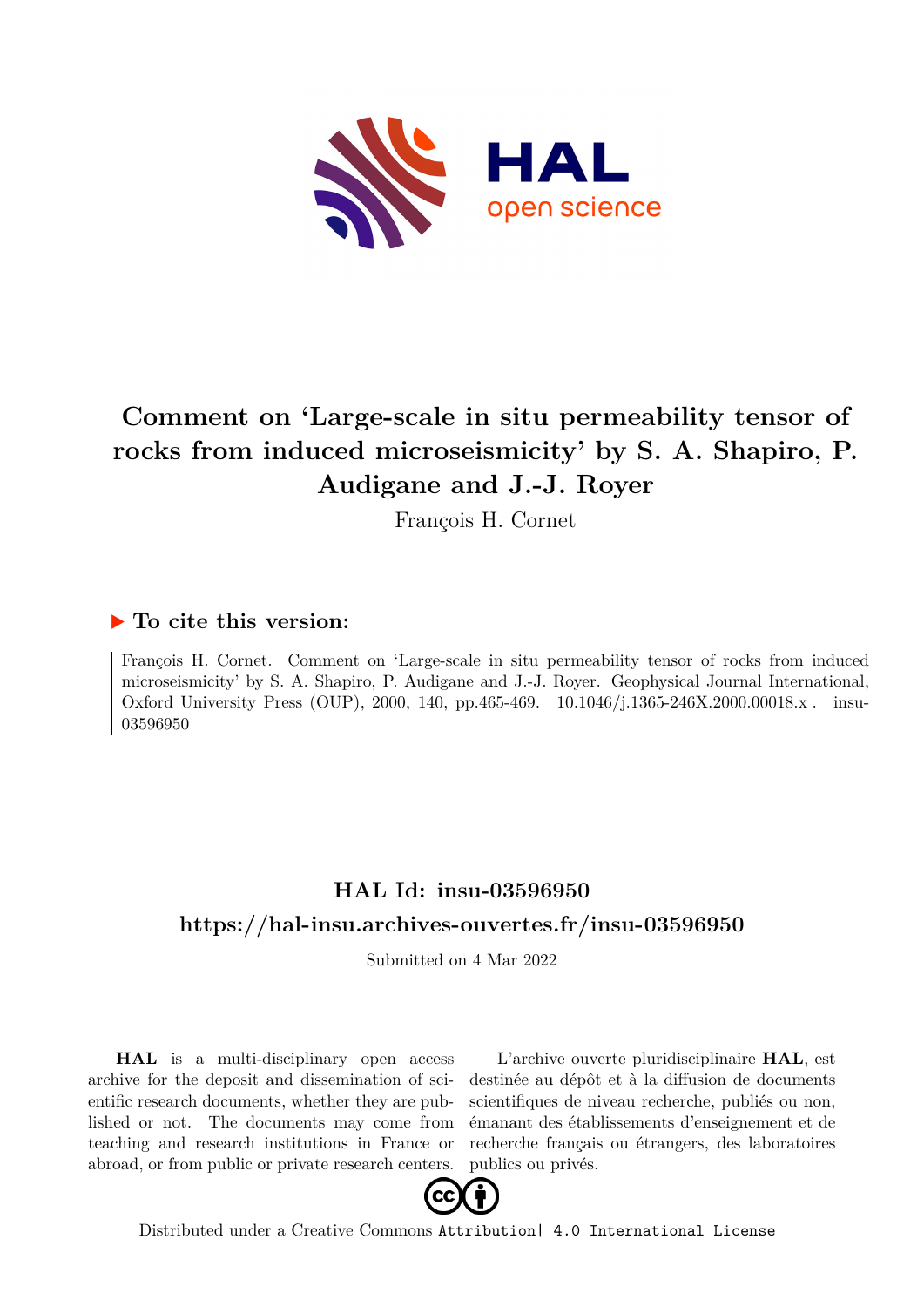### **Comment on 'Large-scale in situ permeability tensor of rocks from induced microseismicity' by S. A. Shapiro, P. Audigane and J.-J. Royer**

#### Francois H. Cornet

Department de Sismologie, Institut de Physique du Globe de Paris, 4 place Jussieu, 75252 Paris cedex 05, France. E-mail: cornet@ipgp.jussieu.fr

Accepted 1999 September 15. Received 1999 August 19; in original form 1999 March 18

The paper 'Large-scale in situ permeability tensor of rocks microseismic cloud and the principal stress directions at Soultz, from induced microseismicity' by Shapiro et al. (1999) because I strongly disagree with the SAR99 presentation of (hereafter referred to as  $SAR99$ ) is a follow-up of an article by this point. Shapiro et al. (1997) (hereafter referred to as SHB97) entitled By definition, induced seismicity reflects the occurrence of 'Estimating the crust permeability from fluid-injection-induced unstable rupturing, that is, each 'Estimating the crust permeability from fluid-injection-induced unstable rupturing, that is, each event is associated with a seismic emission at the KTB site'. In both papers, the analysis process that locally modifies the rock mass properties. SAR99 of the growth of the cloud of microseismic events induced by argued that significant changes in fluid injection in terms of large-scale permeability of the intact the fluid injection remain localized near the borehole used for rock mass is proposed. It is assumed that microseismic events the injection because 'the front of significant changes of the reflect zones where the pore pressure has been increased medium propagates behind the faster trig because of the fluid injection, so that the location of the front microseismic events' (p. 208). Interestingly, Lockner & Byerlee of the microseismic cloud provides a good description of the (1977) have shown in the laboratory that the shape of the motion of the pressure front in the rock mass. The authors acoustic emission cloud associated with a fl motion of the pressure front in the rock mass. The authors acoustic emission cloud associated with a fluid injection in a<br>propose correlating the change in shape of the seismic cloud<br>rock specimen depends on the flow rate.

in situ, and has often been discussed (Lockner & Byerlee 1977;<br>
Pearson 1981; Pine & Batchelor 1984; Talebi & Cornet 1987;<br>
Febler 1989; Cornet 1992), Cornet & Vin (1995) have proposed fluid through the walls of the fract Fehler 1989; Cornet 1992). Cornet & Yin (1995) have proposed fluid through the walls of the fracture. The fracture propagates a method to man the magnitude of the spatial pore pressure continuously during the test and the a method to map the magnitude of the spatial pore pressure continuously during the test and the shape of the microseismic<br>variation and have argued that induced seismicity may at cloud depends essentially on the shape of t variation and have argued that induced seismicity may at cloud depends essentially on the shape of the fracture and<br>least occasionally be a very poor indicator of the location of on its growth rate, but very little on the least occasionally be a very poor indicator of the location of significant flow zones in granite rock masses. Their proposal the material. This is why the method is used for mapping was later supported by direct flow test observations (Cornet the geometry of hydraulic fractures and *n* was later supported by direct flow test observations (Cornet & Morin 1997). permeability.

proposal by SHB97 to correlate the motion of the induced cloud does depend on the conditions of hydromechanical seismicity front with the large-scale intact rock mass per- coupling. This coupling must be ignored for SHB97's promeability. Second, I show how the experiment conducted at position to be valid. When hydromechanical coupling occurs, Soultz in September 1993 is incompletely described by SAR99 both the point-source hypothesis and the constant homoand argue that it is improperly interpreted. Finally, I address geneous hydraulic diffusivity hypothesis are no longer valid. It

argued that significant changes in permeability associated with medium propagates behind the faster triggering front of earlier propose correlating the change in shape of the seismic cloud<br>with the large-scale permeability of the undisturbed rock mass.<br>The determination of the permeability proposed by SAR97<br>and SHB99 rests on three hypotheses:<br>fast (1) the fluid injection is assumed to be a point source;<br>
(2) the material is assumed to be homogeneous with respect<br>
to its permeability;<br>
(3) the hydraulic diffusivity, *D*, is assumed to be fluid-<br>
pressure-independent The fact that injection of fluid induces microseismic<br>activity because of the related increase in pore pressure is well<br>established. It has been observed both in the laboratory and<br>in situ, and has often been discussed (Lo

The present comments are three-fold. First, I address the Accordingly, I conclude that the shape of the microseismic the question of the relationship between the shape of the may be argued that at the very onset of induced seismicity, when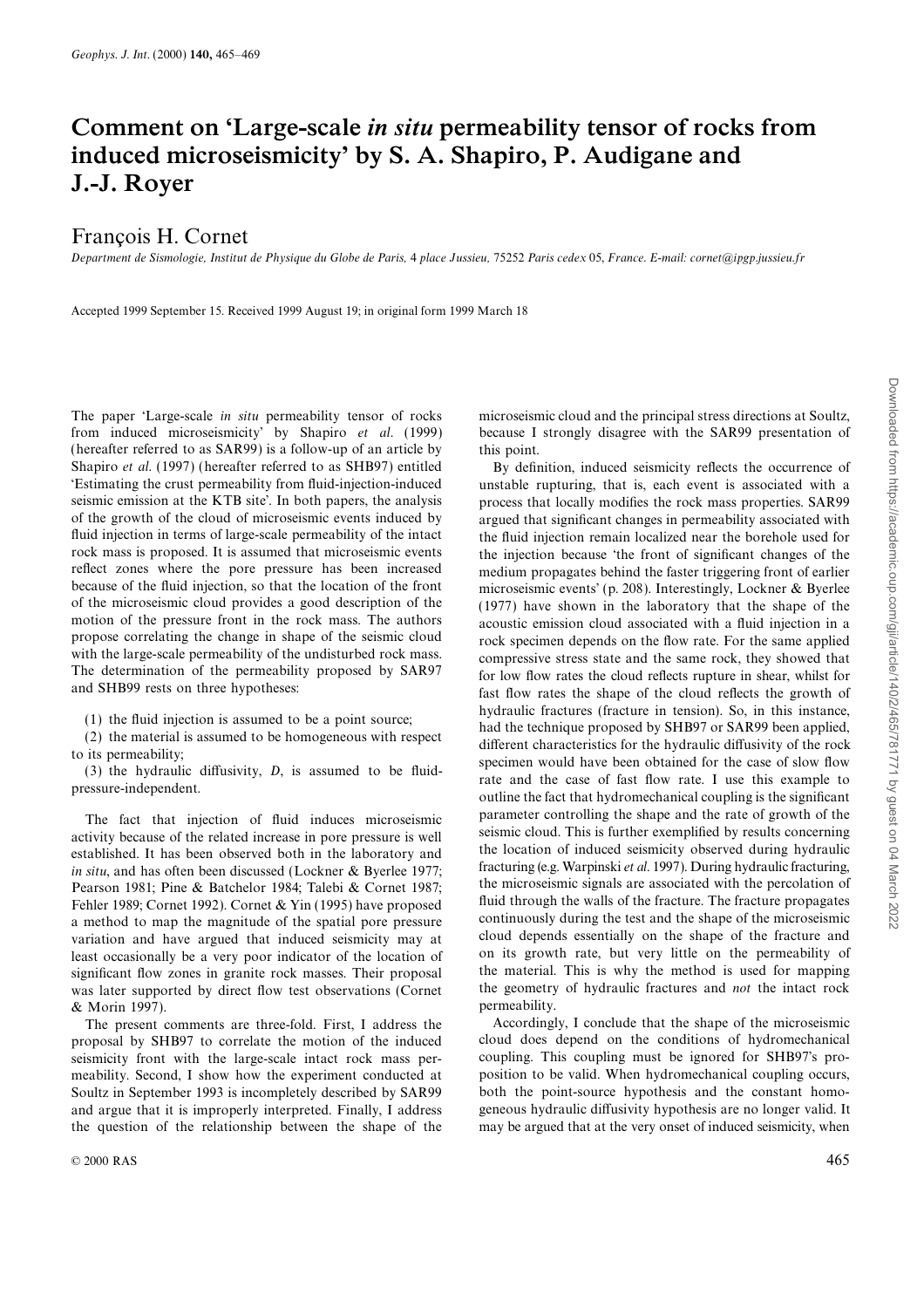large-scale failure is not yet significant, the front of induced the flow rate reached 24 l s−1. The monitoring of microseismic seismicity is a good marker of the pressure front. However, events showed that during the first 8 days, events were located when coupling induces a large-scale fracturing process, as in around the borehole open-hole section with mostly radial the case of Lockner and Byerlee's experiments at slow and fast growth of the seismic cloud and some downward growth. flow rates, the shape of the seismic cloud and its growth are Upward growth started to appear once the flow rate reached associated with the development of the fracturing process and 18 l s<sup>−1</sup>. This has been described in detail by Jones *et al.* (1995) not with the hydraulic diffusivity of the intact rock mass. and is also shown by SAR99 (Fig. 3) and in Fig. 1 of this

discussed in SAR99. I know this experiment very well, for it was changed drastically (CJ94; Evans *et al.* 1996) and this has not my proposal that lead to its being run (Cornet & Fara 1991; been reported properly in SAR99. While initially the flow loss Cornet & Jones 1994, hereafter referred to as CJ94; Cornet in the upper 200 m of the open-hole section decreased regularly et al. 1997, hereafter referred to as CHPE97). The injection with each pressure increment and was equal to 35 per cent of was conducted in the open-hole section of well GPK1 between the total injected flow at the end of the  $181 s^{-1}$  step, it reached 2850 and 3400 m, that is, within a 550-m-long open-hole section more than 60 per cent when the flow rate was equal to  $36 \text{ kg}^{-1}$ (the 3400–3590 m depth interval had been sanded out in order (Fig. 2). Hence, for all periods during which the flow rate was to isolate a fault zone at around 3490 m). The injection started smaller than  $241 \text{ s}^{-1}$ , that is, for the first 200 hr, a very at a flow rate of 0.25 l s<sup>−1</sup> and was progressively increased to significant part of the flow occurred along the lower half of 6ls−1 within 60 hr. From then on, the flow rate was kept the well. During that time, the seismic cloud extended vertically constant for periods of 48 hr followed by increments every between 2600 and 3500 m, that is, over a depth range of other day of 61s<sup>-1</sup>, until the injection flow rate reached 900 m (compare this with the 550 m open-hole length). 36 l s−1. At this final flow rate, injection lasted 3 days (Fig. 1). Correspondingly, during this early phase, it is incorrect to In response, the wellhead pressure initially increased regularly approximate the open-hole section of the well as a point source but then progressively stabilized and was nearly constant once and to compute the distance between the injection point and

Let us turn now to the Soultz September 1993 experiment Comment. During injection, the flow distribution in the well



Figure 1. Injection test in GPK1: wellhead pressure and injection flow rate history. The upper part of the figure shows the depth distribution of microseismic events for the corresponding pressure and flow rate. A clear upward migration appears at the onset of the 181s<sup>-1</sup> (1.0 MPa) step. Injection occurred through an open-hole section ranging in depth from 2850 to 3400 m, a length that is not compatible with a point-source hypothesis for the first 200 hr.

© 2000 RAS, GJI **140,** 465–469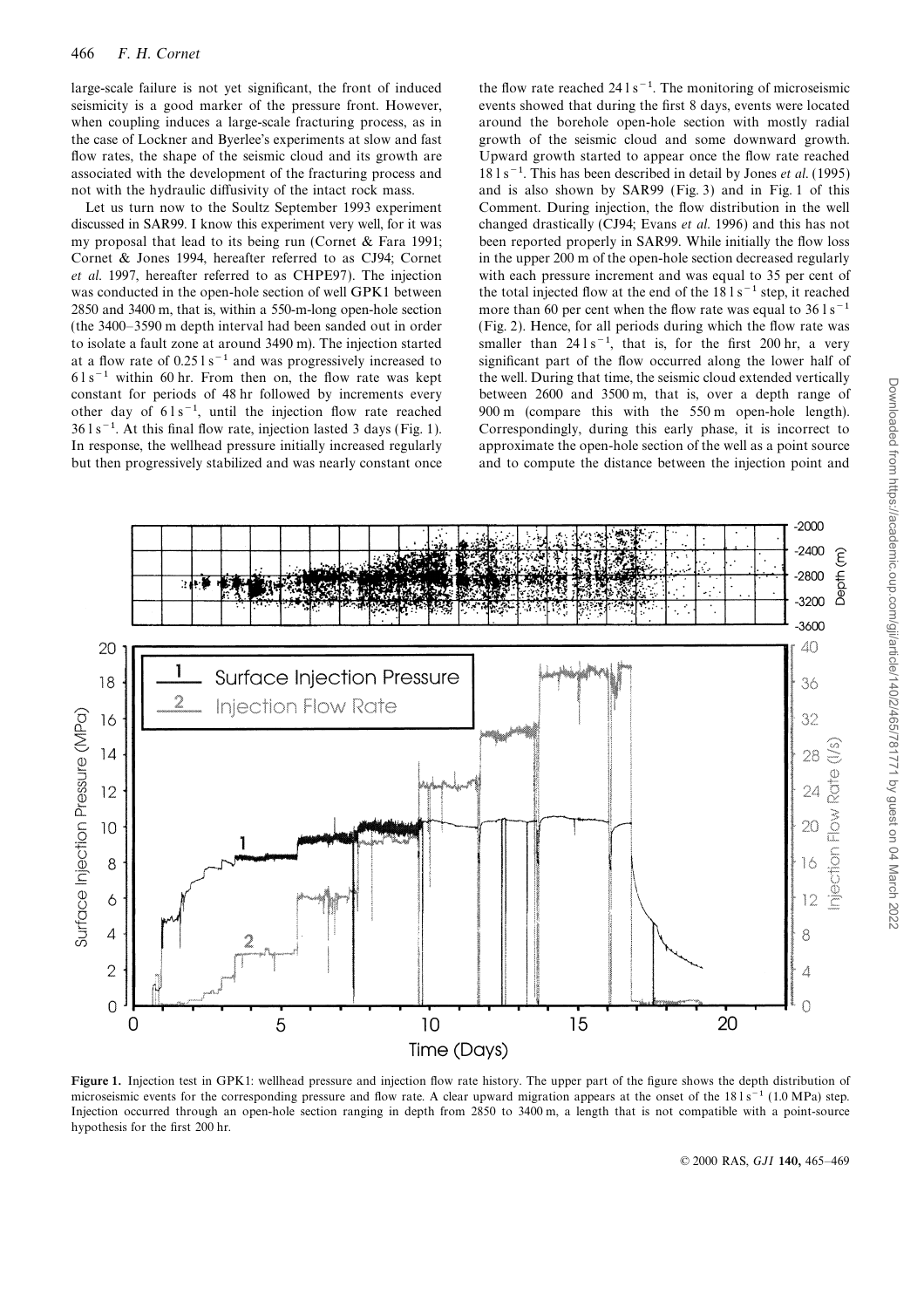

compared to the depth distribution of microseismic events. The curves with squares, diamonds or triangles refer to flow losses expressed as concluded that since their pressure records were similar to those a percentage of total injected flow as measured with a spinner tool. reported by Rummel & Baumgärtner (1991), the principal stress<br>The continuous curves represent the percentage of microseismic events directions for their The continuous curves represent the percentage of microseismic events directions for their stress determination were the same as those located in the corresponding depth interval. For the upper interval, of Rummel & Baumo

the observed events as the distance between the event location procedure was also questionable because of the correlation and the well at 2920 m depth. In reality, a line source should made between depths measured with logging cable for fracture have been considered, so the distances between the lower orientation determinations and depths measured with the drill seismic events and the location in the well where water string assembly for hydraulic tests.) Rummel  $\&$  Baumgärtner percolated into the rock mass would be much smaller than (1991) pointed out that although they found a N130°E orienthat computed by SAR99. Hence, for the first 200 hr, that is, tation for the maximum horizontal principal stress, a north– half the duration of the experiment, their Fig. 1 does not south direction also gave a good fit to their data. Given the capture properly the statistics of the distances between seismic observation on thermal crack orientations reported by CJ94, events and injection source. During the second half, when flow together with that of hydraulic fractures reported in CHPE97, localized more and more in the upper part of the well, an the north–south orientation (actually N170°E) for the maxiupward growth of the seismic front was observed. However, mum horizontal principal stress seems fairly convincing. It the number of events observed between 2900 and 3500 m also fits the seismic cloud orientation where flow was maximum remained quite significant, so that, for this part of the test also, once the pressure had stabilized (that is, the orientation of the SAR99's point-source hypothesis yielded a very strong bias in zone in which fracture opening was expected). It has been

their Fig. 1. Had the injection test been conducted for only 200 hr, the vertical extension of the seismic cloud would have been drastically different from that actually observed at the end of the test, so that the correlative estimate of the rock diffusivity anisotropy would have been significantly different.

I hence conclude that the vertical anisotropy described by SAR99 is very strongly biased by their point-source hypothesis and does not reflect reality. Furthermore, a significant change in hydraulic diffusivity occurred in the rock mass during the injection process, so that hypothesis 3 concerning the independence of hydraulic diffusivity with respect to pore pressure is not satisfied. Once the pore pressure becomes large enough, fracture opening occurs and flow no longer obeys a Darcy-type law. Rather, fluid motion may be approximated by flow through parallel plates, with a pressure drop within the opened fracture that is nearly insignificant compared to the values predicted by Darcy-type flow. The difficulty is in evaluating the length of the hydraulically opened fractures. As quoted by SAR99, CHPE97 has evaluated lengths of the order of 300 m (150 m radius) for opened fractures, which exhibit evidence of shear displacement at the borehole wall. However, many flowing fractures did not exhibit any permanent shear displacement so that the estimation of the length of their opened portion is left to the reader's guess.

The third point of this Comment concerns the cloud shape and its relation to the stress field. First, contrary to what is written in SAR99, the seismic cloud was oriented north–south within the volume where most of the water was lost (between 2850 and 2950 m). It was oriented more NNW–SSE in its lower portion, i.e. below 3000 m (see Fig. 6 of CHPE97, Fig. 8 of CJ94 or Fig. 6 of Jones et al. 1995, which is reproduced here in Fig. 3). SAR99's description is exactly opposite to these results (p. 210) and should be corrected. Also, the reference to the paper by Klee & Rummel (1993) quoted in SAR99 to specify the principal stress direction is not appropriate. Indeed, Klee & Rummel (1993) reported on results from hydraulic **Figure 2.** Relative variation of flow losses in the open-hole section fracturing but stated explicitly that no data on fracture compared to the depth distribution of microseismic events. The curves orientation were retrie located in the corresponding depth interval. For the upper interval,<br>the percentage concerns all events located above 3020 m depth. For<br>the lower interval, the percentage concerns all events located below<br>3150 m depth. The points. In addition, from my point of view, the experimental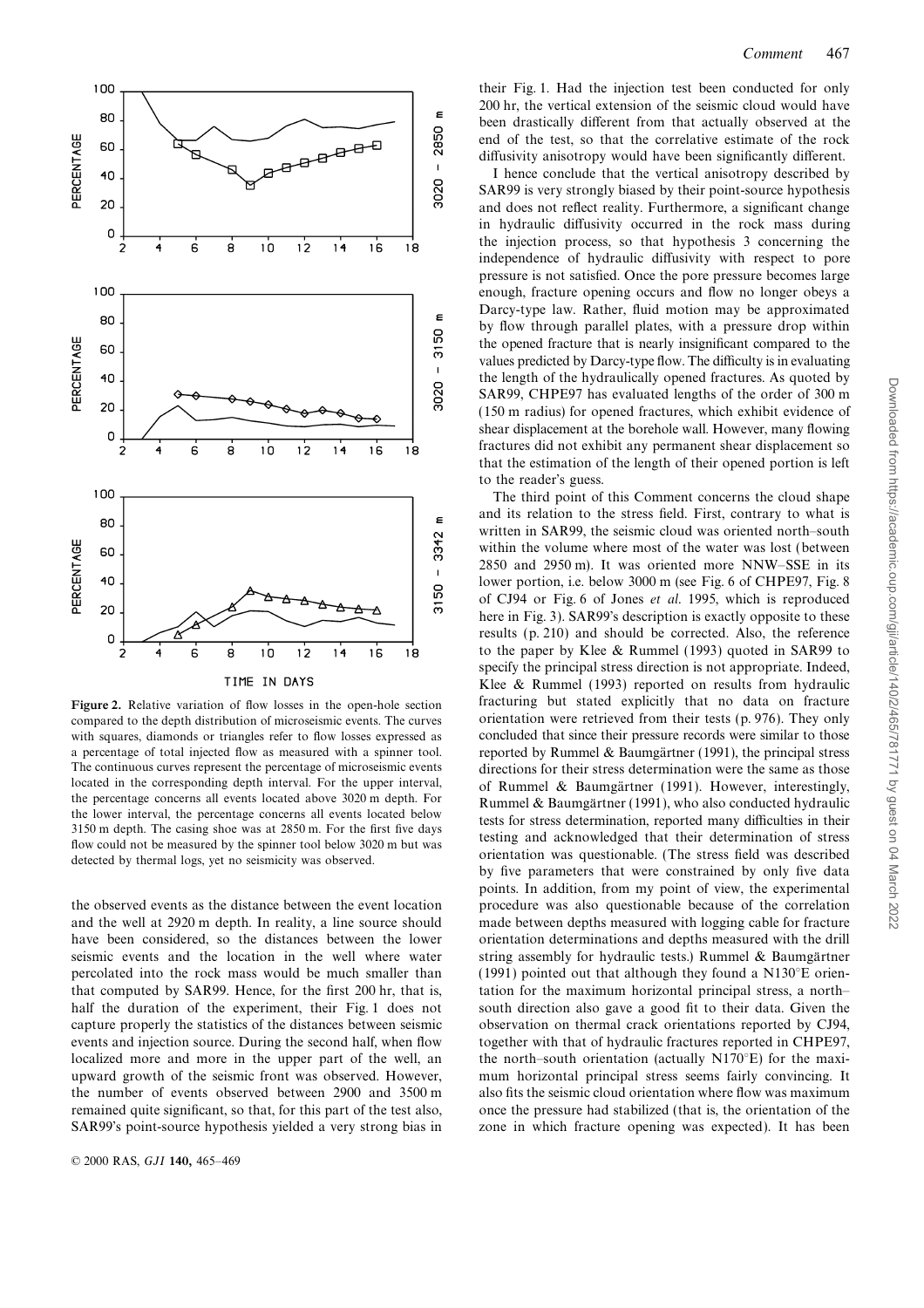

**Figure 3.** Projection in the horizontal plane of the location of microseismic events that occurred within the specified depth intervals. The north direction is perpendicular to the length scale indicated in the bottom right corner of the figure. The 2700–2900 m depth interval is that for which drastic changes in flow losses occurred once the well-head pressure reached 10 MPa. The small white diamonds indicate the location of the well.

argued by CHPE97 that the NNW–SSE orientation observed<br>
for the seismic cloud in its lower portion, where the flow losses **ACKNOWLEDGMENTS** were much smaller, reflects a failure of the rock mass in shear I would like to express my sincere thanks to R. Jones and

its growth are controlled by the fracturing process induced by June 1994, eds Nelson, P.P. & Laubach, S.E., A.A. Balkema, the hydromechanical coupling rather than by the intact rock Rotterdam, the Netherlands. mass permeability.

I would like to thank S. A. Shapiro, P. Audigane and **REFERENCES** U.-J. Royer for giving me the opportunity to quote again our<br>previously published results. CJ94 was prepared in a hurry for<br>a panel discussion at a US Rock Mechanics symposium. A<br>very unfortunate error was made in the capt the density of microseismic events per unit depth range varied and correlative seismic investigation, *Proposal submitted to European* with time, with a downward growth of the cloud during the Community DG-XII (European Hot Dry Rock Association project)<br>initial 200 hr and an unward growth in the final stage of the and to French national research program o initial 200 hr and an upward growth in the final stage of the and to French national rest as also reported by Jones *et al.* (1995) Thus I take this *Deep Rocks (Geoproge)*. test, as also reported by Jones *et al.* (1995). Thus, I take this *Deep Rocks (Geoproge)*.<br>
opportunity to mention that the top diagram in Fig. 5 of CJ94<br>
refers to the upper section of the well, whilst the lower diagram<br> presented by Jones et al. (1995). There the figure caption is Cornet, F.H. & Morin, R., 1997. Evaluation of hydromechanical correct and corresponds to Fig. 2 of the present Comment. coupling in a granite rock mass from a high volume, high pressure

mode, so that, at a scale of about 600 m  $\times$  600 m  $\times$  600 m, the A. Mossop for their help with the figures and the review of these results observed at Soultz are quite similar to those obtained comments. Figs 2 and 3 are reprinted from Rock Mechanics: by Lockner & Byerlee (1977) in the laboratory. Models and Measurements, Challenges from Industry—Proc. 1st Hence, I conclude that the shape of the seismic cloud and North American Rock Mechanics Symposium, Austin, TX,  $1-3$ 

- 
- 
- 
-